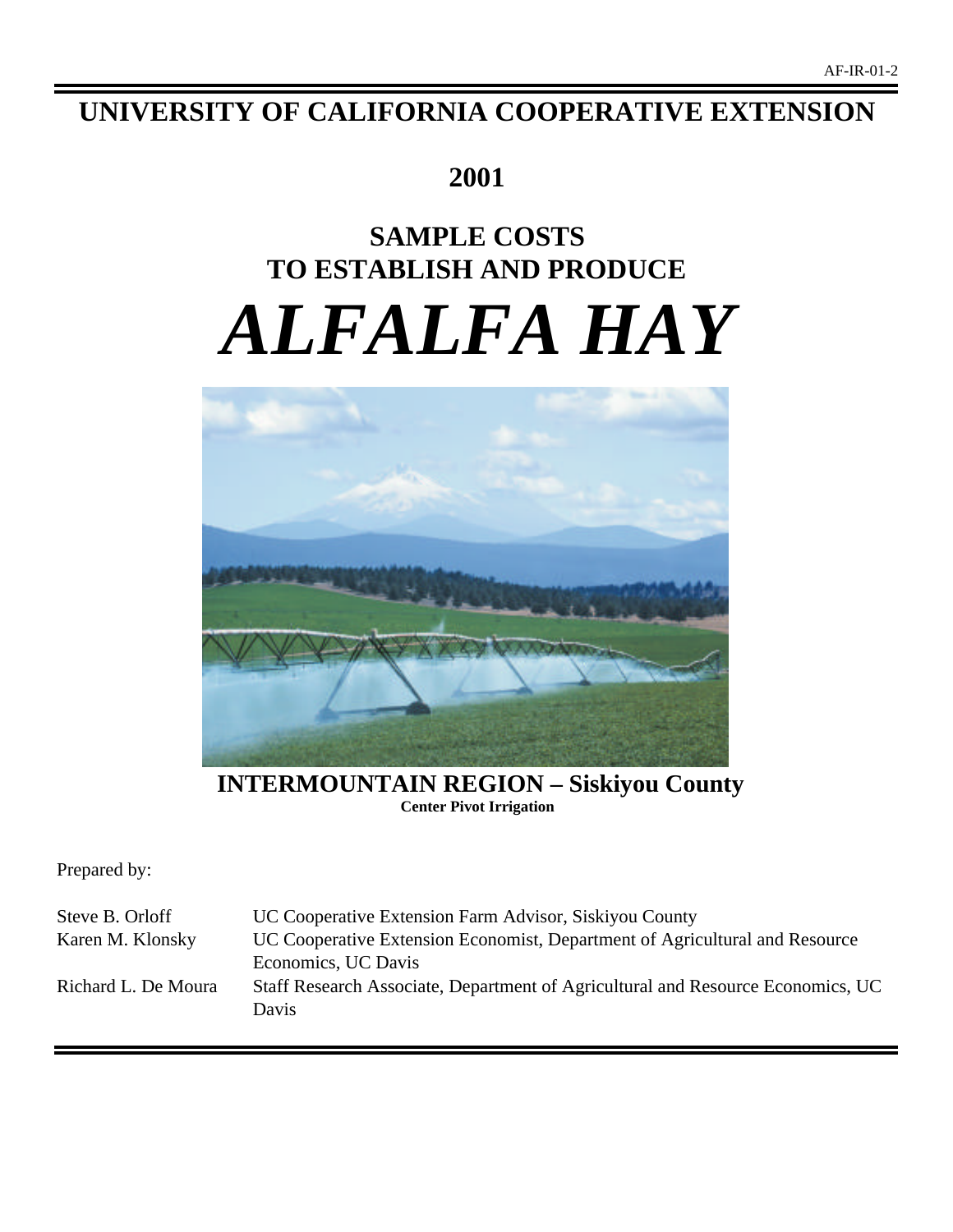# **UNIVERSITY OF CALIFORNIA COOPERATIVE EXTENSION**

# **SAMPLE COSTS TO ESTABLISH AND PRODUCE ALFALFA HAY Intermountain Region - Siskiyou County - 2001**

# **STUDY CONTENTS**

| Table 3. WHOLE FARM ANNUAL EQUIPMENT COSTS for ESTABLISHMENT YEAR10    |
|------------------------------------------------------------------------|
|                                                                        |
|                                                                        |
|                                                                        |
|                                                                        |
| Table 8. WHOLE FARM ANNUAL EQUIPMENT, INVESTMENT and OVERHEAD COSTS 14 |
|                                                                        |
|                                                                        |
|                                                                        |

# **INTRODUCTION**

Sample costs to establish an alfalfa stand and produce alfalfa hay, under center pivot irrigation, in the higher elevations of the Intermountain Region – Siskiyou County are shown in this study. The study is intended as a guide only, and can be used to make production decisions, determine potential returns, prepare budgets and evaluate production loans. Practices described are based on the production practices considered typical for this crop and region, but will not apply to every farm situation. Sample costs for labor, materials, equipment and custom services are based on current figures. A "*Your Costs*" column in Tables 1, 2, 5 and 6 is provided to enter your costs.

The hypothetical farm operations, production practices, overhead, and calculations are described under the assumptions. For additional information or an explanation of calculations used in the study call the Department of Agricultural and Resource Economics, University of California, Davis, California, (530) 752- 3589 or the local UC Cooperative Extension office.

Sample Cost of Production Studies for many commodities are available and can be requested through the Department of Agricultural and Resource Economics, UC Davis, (530) 752-1515. Current studies can be downloaded from the department website http://coststudies.ucdavis.edu or obtained from the local county UC Cooperative Extension offices.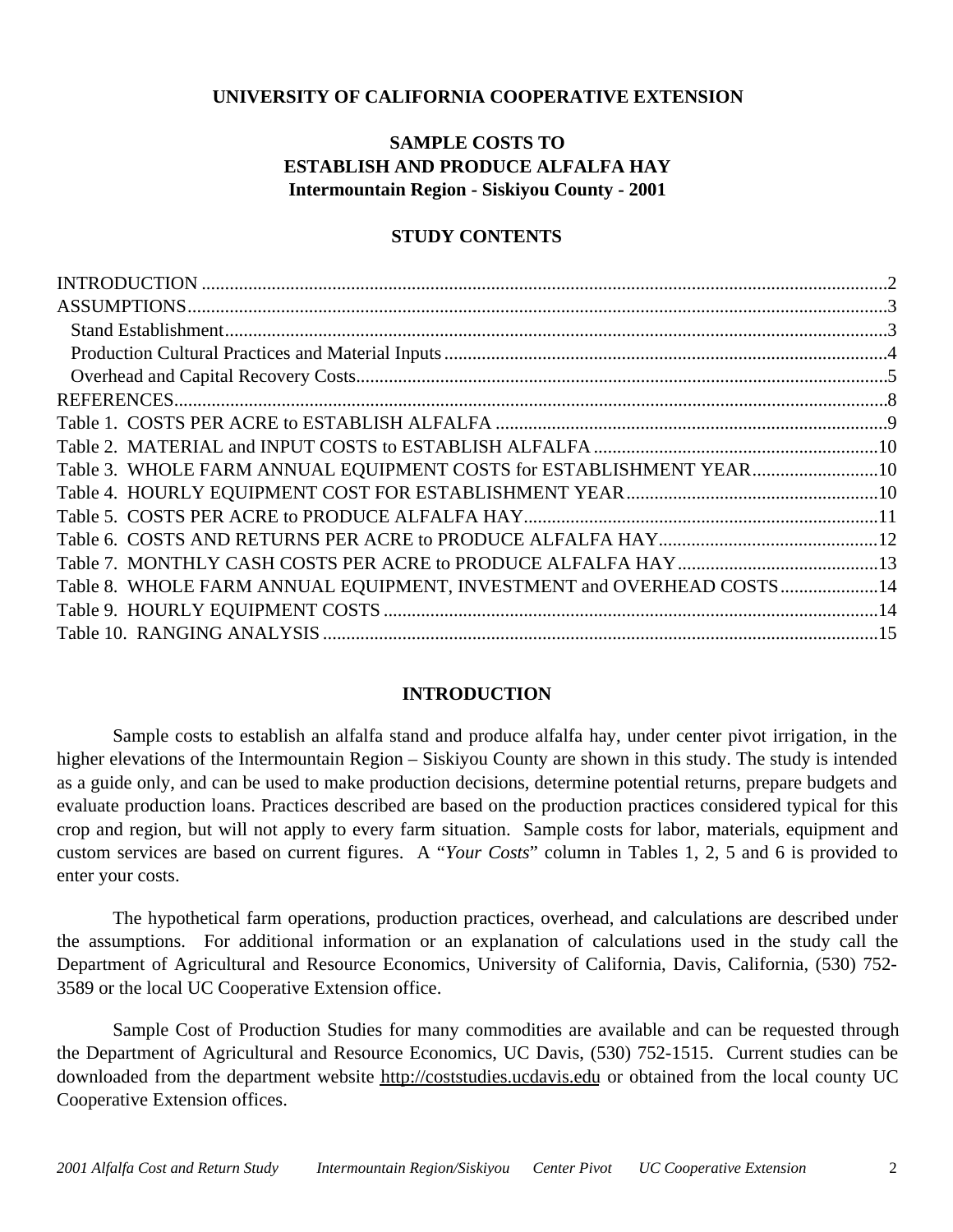### **ASSUMPTIONS**

The following assumptions refer to Tables 1 to 10 and pertain to sample costs to establish an alfalfa stand and produce alfalfa hay using center pivot irrigation, typical of the higher elevations, in the Intermountain Region – Siskiyou County. Practices described are not University of California recommendations, but represent production practices and materials considered typical of a well-managed alfalfa stand in the region. Costs, materials, and practices in this study will not be applicable to all situations.Establishment and cultural practices vary among growers within the region; variations can be significant. For information on production practices refer to the *Intermountain Alfalfa Management* publication. **The use of trade names in this report does not constitute an endorsement or recommendation by the University of California nor is any criticism implied by omission of other similar products.**

**Farm.** The hypothetical farm consist of 500 non-contiguous acres of land on which 400 acres are being planted to alfalfa, 95 acres are planted to other crops, and five acres are roads and farmstead. The farm is located in the higher elevations and has a shorter growing season, than other portions of the county. The owner manages the farm. Typically, the grower will rotate out a portion - one half to whole pivot (62 or 125 acres) of the crop each year.

## **Stand Establishment**

Tables 1, 2, 3, and 4

**Land Preparation**. The ground is ripped to a depth of 20 to 32 inches to fracture the soil to improve water infiltration. The field is disced to break up large clods, creating better seed-to-soil contact for good germination. The land is level, so the fields are floated to remove small high and low spots.

**Planting.** A cultipacker is used to firm the seedbed prior to and after planting. In late August, alfalfa seed is planted at 20 pounds per acre to a depth of  $1/4$  to  $1/2$  inch. A custom operator does the planting with a pneumatic broadcast planter. Stand life in the region is 5 to 8 years. Stand life in this study is 6 years.

**Fertilization**. Prior to planting, fertilizers are spread and incorporated by discing. Sulfur is applied at a rate of 250 pounds per acre and phosphorus as 11-52-0 at 200 pounds per acre or 104 pounds of  $P_2O_5$ . This amount of sulfur is sufficient to supply crop needs for 3 to 4 years, and the phosphorus for two years. In this study one-third of the sulfur cost and one-half of the phosphorus cost is charged to the establishment year. The fertilizers are custom spread by a fertilizer company at a cost of \$5.35 per acre. Growers should apply fertilizer or soil amendments after soil tests determine pH and nutrient levels. Plant tissue tests are recommended in subsequent years.

**Irrigation**. Irrigation for the newly planted alfalfa begins immediately after planting. Water is applied through a center pivot sprinkler system from late August to early October or until fall rains. A total of six acreinches is applied during the establishment year.

**Weed Control**. Grasses and broadleaf weeds compete with the seedlings during stand establishment. In early October, a post emergent application of Pursuit at 1.44 ounces per acre and Herbimax, a crop oil adjuvant, are applied by a custom applicator to control broadleaf weeds and some grasses.

**Harvest.** August plantings will not produce a crop in the current year.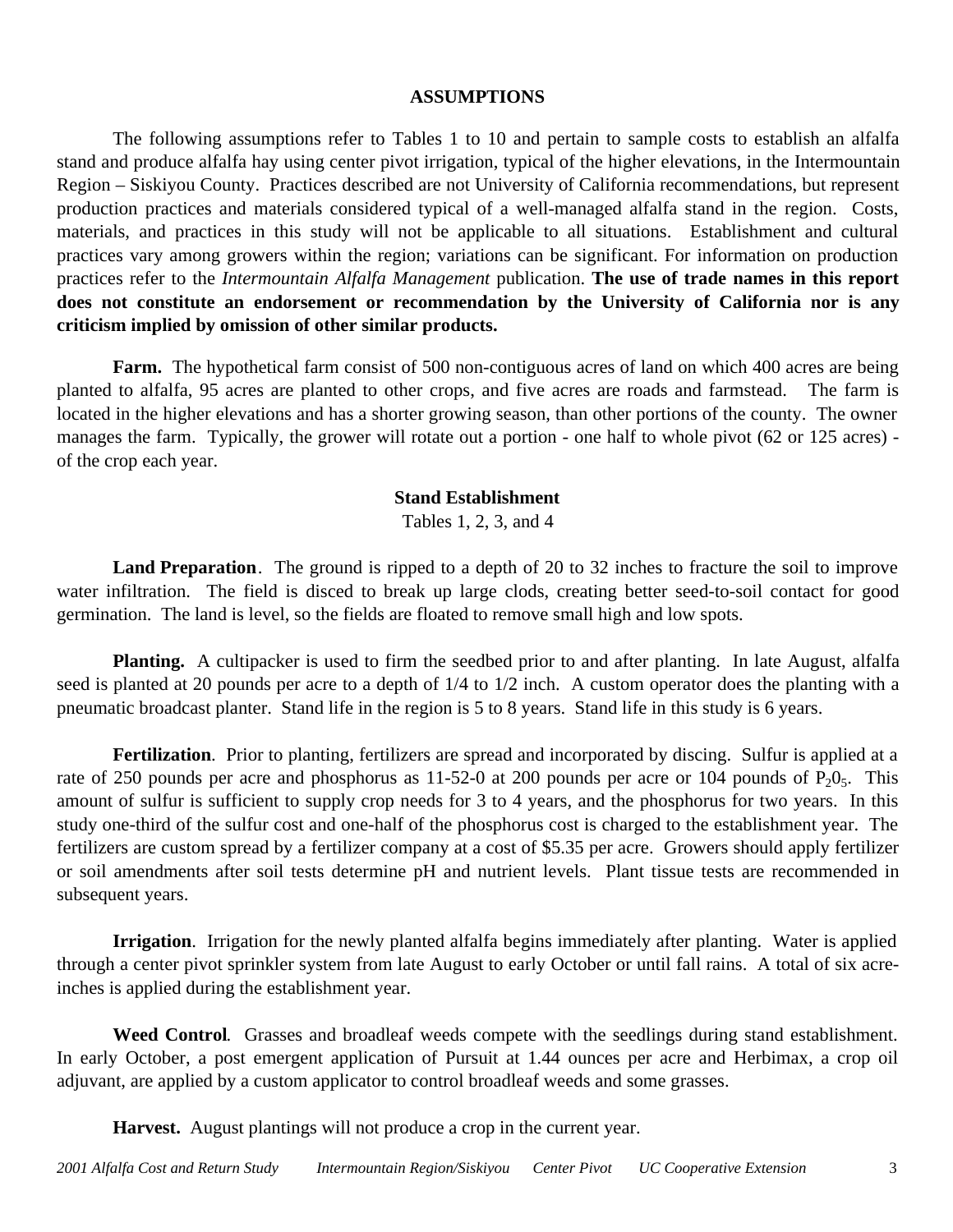# **Production Cultural Practices and Material Inputs**

Tables 5 to 10.

**Irrigation**. Irrigation begins in April and continues into September. Two and one-quarter acre-feet (28 acre inches) of water at \$25 per acre foot or \$2.08 per acre-inch is applied through the center pivot sprinkler system. Once the irrigation settings are made, the system makes revolutions on its own. Typically the grower turns the machine on and off, and manages the irrigation, therefore no irrigation labor costs are shown.

**Fertilization**. Phosphorus and sulfur are essential for alfalfa production in this region and are first applied in the establishment year. In March of the second and fourth production years, 200 pounds of phosphorus as 11-52-0 (104 lbs  $P_2O_5$ ) is custom applied. Two hundred fifty pounds of sulfur (elemental) per acre is also custom spread in March of the third production year. Phosphorus is applied every two years and one-half the cost is charged to the budget each year. Sulfur is applied every three to four years and one-third of the cost is charged to the budget each year during the production years. The costs for the operations are shown in Tables 4, 5, and 6. Fertilize alfalfa after either a soil or plant tissue test has indicated a need.

**Pest Management.** The pesticides and rates mentioned in this cost study are listed in UC *Integrated Pest Management Guidelines: Alfalfa.* For more information on other pesticides available, pest identification, monitoring, and management visit the UC IPM website at www.ipm.ucdavis.edu. Written recommendations are required for many pesticides, and are made by licensed pest control advisors. For information on pesticide use permits, contact the local county agricultural commissioner's office.

*Weeds.* Weeds invade alfalfa in the fall, as the stand becomes dormant. In February, Velpar (a residual herbicide) at 0.33 pounds per acre and Gramoxone (a contact herbicide) at 1.5 pints per acre are tank mixed and applied to control winter weeds. Activator 90 (non-ionic adjuvant) is added to the mix. Summer grass control may be needed in some areas, but is not included in this study.

*Insects.* Several insect species attack alfalfa, but alfalfa weevil (*Hypera postica*) is the only pest assumed to cause economic damage. Weevils don't reach economic thresholds every year, but over the stand life, controls will be applied an average of every three years. In this study, weevils are treated every third year in April by a certified applicator with the insecticide Baythroid at two fluid ounces per acre. One-third of the actual cost is charged to the budget each year.

*Vertebrates.* Pocket gophers (*Thomomys spp.*), ground squirrels (*Spermophilus spp.*), and meadow mice (*Microtus spp.*) cause problems in alfalfa stands. Poison bait purchased from the local Agricultural Commissioner is used to control these pests. In this study, vertebrate pest treatment occurs in March and April. The cost for rodent bait in the study is an average of the separate costs of gopher, squirrel and mouse baits.

**Harvest**. Harvest equipment owned by the farm consists of a self-propelled swather, center-delivery rake, a self-propelled balewagon, and two engine driven pull-type balers. Alfalfa is cut with the self-propelled swather, cured or dried in windrows for several days and then turned with a center-delivery rake. When dried to the correct moisture, the hay is baled with the pull-type baler. The balewagon picks up the bales and moves them from the field to stacks. The costs for these operations are shown in Tables 5 and 7 and the equipment is listed in Tables 8 and 9. If a grower has their hay custom harvested, replace the harvest costs used in this study with the custom harvest charges.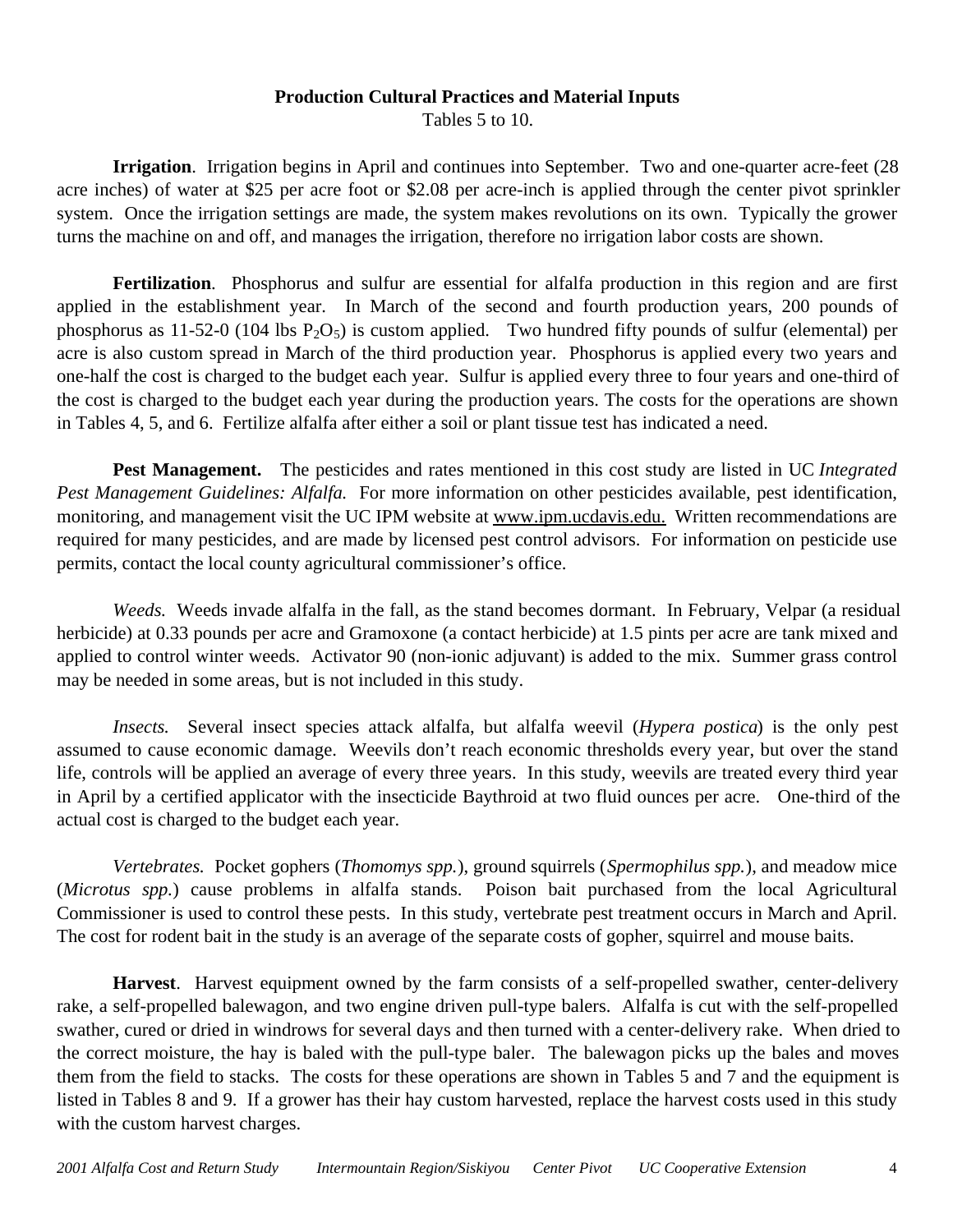**Yield**. The crop is assumed to yield 5.0 tons of hay per acre over three cuttings per year. Annual yields in the higher elevations of the region range from 4 to 7 tons per acre.

**Returns**. Based on current markets for premium to rain damaged hay, an estimated price of \$100 per ton of hay is used to calculate returns. Returns will vary during the season, depending upon the market. In some areas in the region, additional revenue is generated by charging a per head fee for grazing livestock on alfalfa that is going into dormancy. Table 10 shows a range of yields over a range of returns.

Labor. Hourly wages for workers are \$6.25 per hour for labor and \$10.00 per hour for machine operators. Adding 34% for the employers share of federal and state payroll taxes, insurance, and other possible benefits gives the labor rates shown of \$8.38 for non-machine labor and \$13.40 per hour for machine labor. The labor hours for operations involving machinery are 10% higher than the machine hours to account for extra labor involved in equipment set-up, moving, maintenance and repair.

# **Overhead and Capital Recovery Costs**

Assumptions in this section refer to the cash overhead and capital recovery sections in Tables 1 to 9. One-half of the annual overhead costs in the establishment year (Table 1) are allocated to the previous crop.

**Cash Overhead**. Cash overhead consists of various cash expenses paid out during the year that are assigned to the whole farm, not to a particular operation. These costs include property taxes, interest, office expense, liability and property insurance, and investment repairs (buildings and irrigation equipment). Employee benefits, payroll taxes and workman's compensation insurance are included in labor costs and not under cash overhead.

*Property Taxes.* Counties charge a base property tax rate of 1% on the assessed value of the property. In some counties special assessment districts exist and charge additional taxes on property including equipment, buildings, and improvements. For this study, county taxes are calculated as 1% of the average value of the property. Average value equals new cost plus salvage value divided by 2 on a per acre basis.

*Interest On Operating Capital*. Interest on operating capital is based on cash operating costs and is calculated monthly until harvest at a nominal rate of 10.51% per year. Postharvest operations are discounted back to the last harvest month at the same interest rate so that costs are adjusted to the same position in time.

*Insurance*. Insurance for farm investments varies depending on the assets included and the amount of coverage. Property insurance provides coverage for property loss and is charged at 0.666% of the average value of the assets over their useful life. Liability insurance covers accidents on the farm and costs \$767 for the entire farm or \$1.53 per acre.

*Office Expense*. Office and business expenses for 500 acres are estimated at \$12,395 annually or \$25 per producing acre. These expenses include office supplies, telephones, accounting, legal fees, office and shop utilities, and miscellaneous overhead expenses.

*Investment Repairs.* Annual repairs on investments or capital recovery items that require maintenance are calculated as two percent of the purchase price.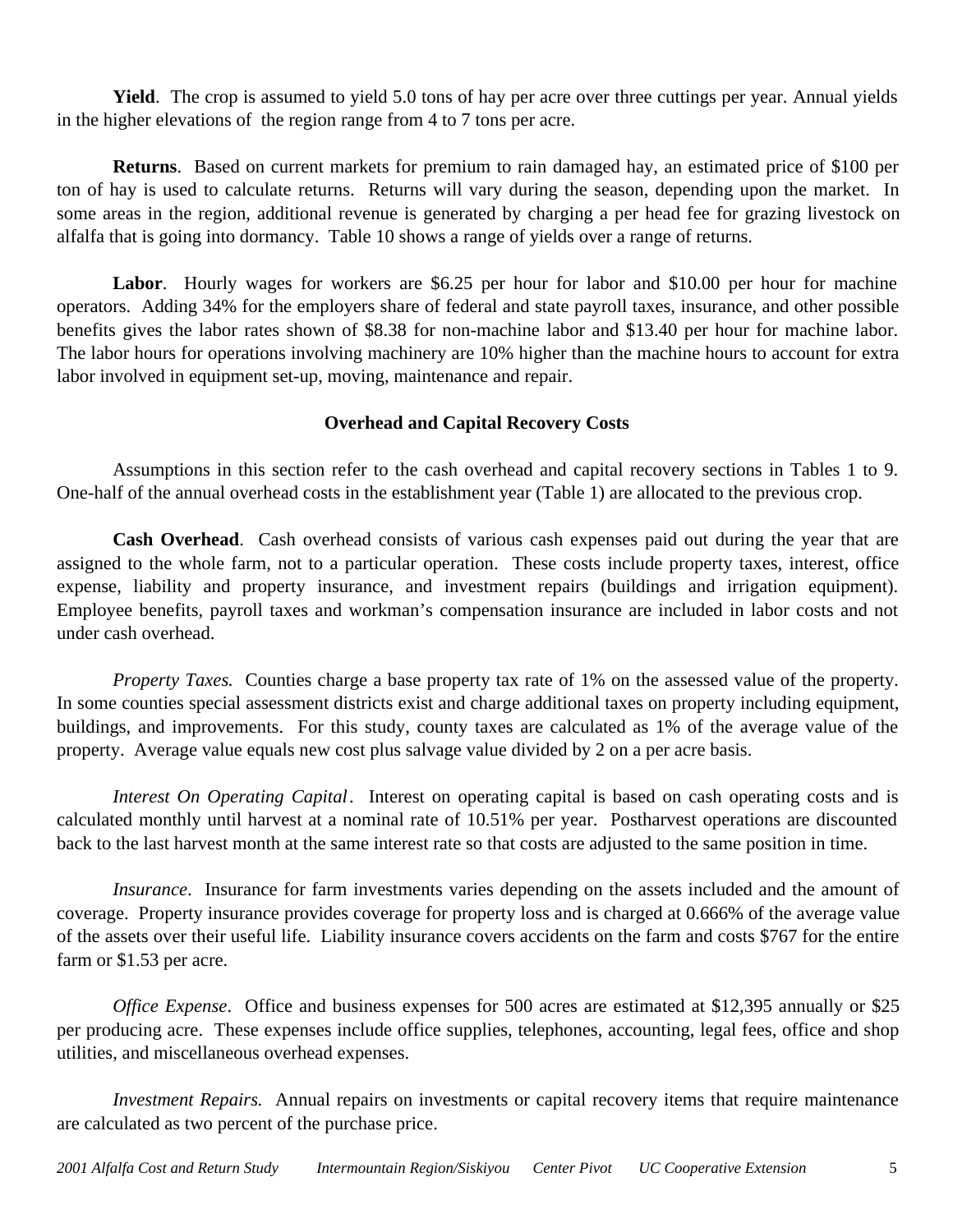**Capital Recovery Costs**. Farm equipment is purchased new or used, but the study shows the current purchase price for new equipment. The new purchase price is adjusted to 60% to indicate a mix of new and used equipment. Annual ownership costs for equipment and other investments are shown in Tables 3 and 8.

*Capital Recovery Costs*. Capital recovery cost is the annual depreciation and interest costs for a capital investment and is the amount of money required each year to recover the difference between the purchase price and salvage value (unrecovered capital). The capital recovery costs are equivalent to the annual payment on a loan for the investment with the down payment equal to the discounted salvage value. This is a more complex method of calculating ownership costs than straight-line depreciation and opportunity costs, but more accurately represents the annual costs of ownership because it takes the time value of money into account (Boehlje and Eidman). The formula for the calculation of the annual capital recovery costs is ((Purchase Price – Salvage Value) x Capital Recovery Factor) + (Salvage Value x Interest Rate).

*Salvage Value*. Salvage value is an estimate of the remaining value of an investment at the end of its useful life. For farm machinery the remaining value is a percentage of the new cost of the investment (Boehlje and Eidman). The percent remaining value is calculated from equations developed by the American Society of Agricultural Engineers (ASAE) based on equipment type and years of life. The life in years is estimated by dividing the wear out life, as given by ASAE by the annual hours of use in the operation. For other investments including irrigation systems, buildings, and miscellaneous equipment, the value at the end of its useful life is zero. The salvage value for land is the purchase price because land does not depreciate. The purchase price and salvage value for equipment and investments are shown in Tables 3 and 8.

*Capital Recovery Factor.* Capital recovery factor is the amortization factor or annual payment whose present value at compound interest is 1. The amortization factor is a table value that corresponds to the interest rate and equipment life.

*Interest Rate*. The interest rate of 6.70% used to calculate capital recovery cost is the USDA-ERS's tenyear average of California's agricultural sector long-run rate of return to production assets from current income. It is used to reflect the long-term realized rate of return to these specialized resources that can only be used effectively in the agricultural sector. In other words, the next best alternative use for these resources is in another agricultural enterprise.

**Irrigation System**. Water cost varies across the Intermountain Region depending on well characteristics or irrigation district. The farm's wells are included in the land purchase price. The farm has two wells and each one is one hundred feet deep. Each well has a 75 horsepower electric pump and a 50 horsepower booster pump to cover two pivots. The center pivot sprinkler system was purchased new by the grower. The sprinkler system consists of four one-quarter mile center pivots. Each pivot covers 125 acres. Costs shown in the tables include two 75-horsepower electric pumps, two 50-horsepower electric booster pumps and four one-quarter mile center pivots.

Land. The price of the land includes developed wells. Land suitable for alfalfa production can vary widely in value across the region. Prices range from \$700 per acre to \$2,500. The land in this study is owned by the grower and cost \$1,000 per acre.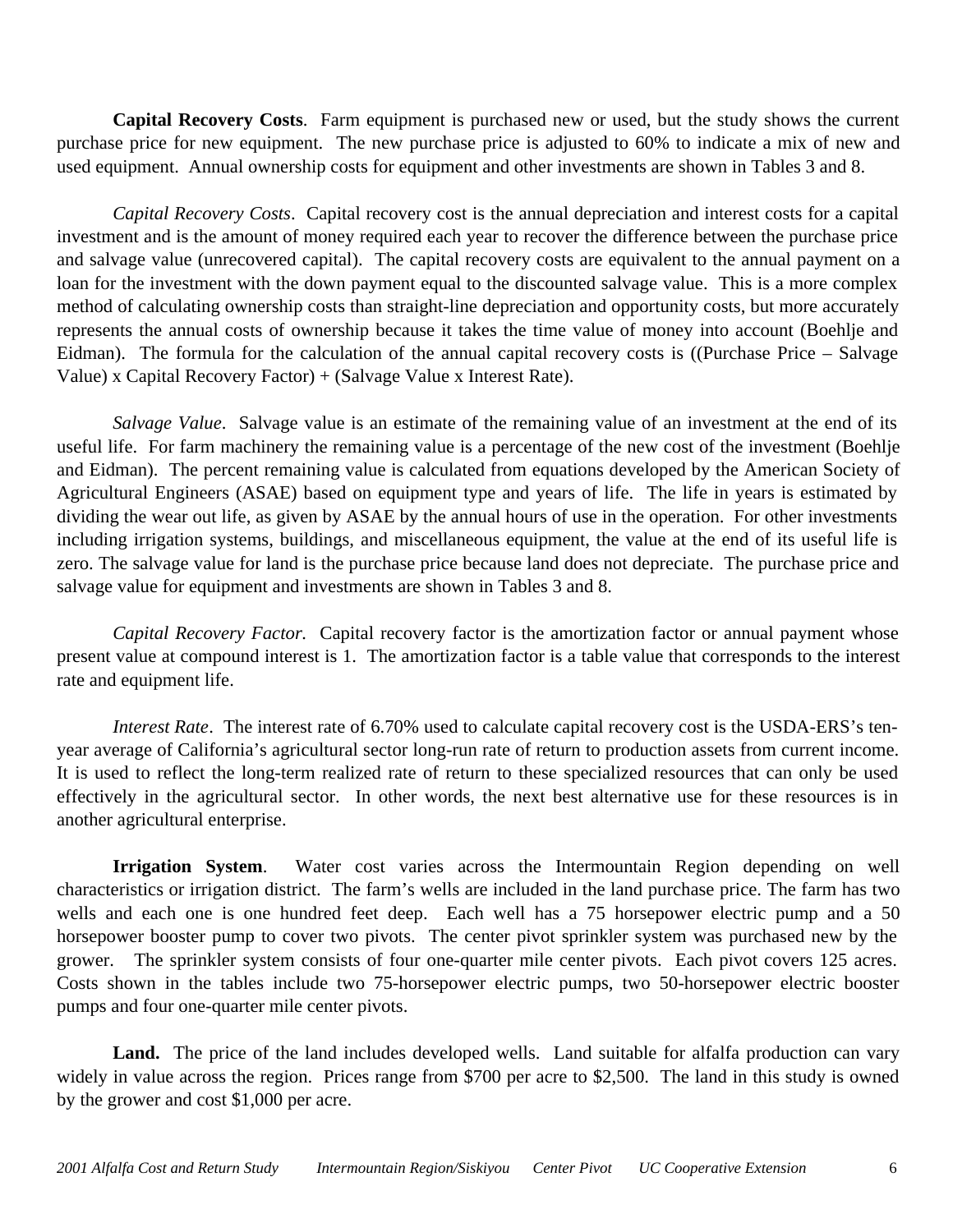**Establishment Costs**. Costs to establish the alfalfa stand are used to determine capital recovery expenses, depreciation, and interest on investment, during the production years. The establishment cost is the sum of cash costs for land preparation, planting, production expenses, and cash overhead for establishing the alfalfa. The Total Cash Cost in the first year shown in Table 1 represents the establishment cost per acre. For this study, the cost is \$214 per acre or \$85,600 for the entire stand. The alfalfa stand establishment cost is amortized over the 6-year stand life.

**Equipment.** Equipment costs are composed of three parts: non-cash overhead, cash overhead, and operating costs. Both of the overhead factors have been discussed in previous sections. The operating costs consist of repairs, fuel, and lubrication. The fuel, lube, and repair cost per acre for each operation in Table 2 is determined by multiplying the total hourly operating cost in Table 6 for each piece of equipment used for the selected operation by the hours per acre. Tractor time is 10% higher than implement time for a given operation to account for setup, travel and down time.

*Repairs, Fuel and Lube.* Repair costs are based on purchase price, annual hours of use, total hours of life, and repair coefficients formulated by the American Society of Agricultural Engineers (ASAE). Fuel and lubrication costs are also determined by ASAE equations based on maximum PTO horsepower, and fuel type. The on-farm delivery fuel price is \$1.26 per gallon for diesel and \$1.51 per gallon for gasoline.

**Risk**. The risks associated with producing and marketing alfalfa hay should not be minimized. While this study makes every effort to model a production system based on typical, real world practices, it cannot fully represent financial, agronomic and market risks, which affect the profitability and economic viability of alfalfa hay production.

**Table Values**. Due to rounding, the totals may be slightly different from the sum of the components.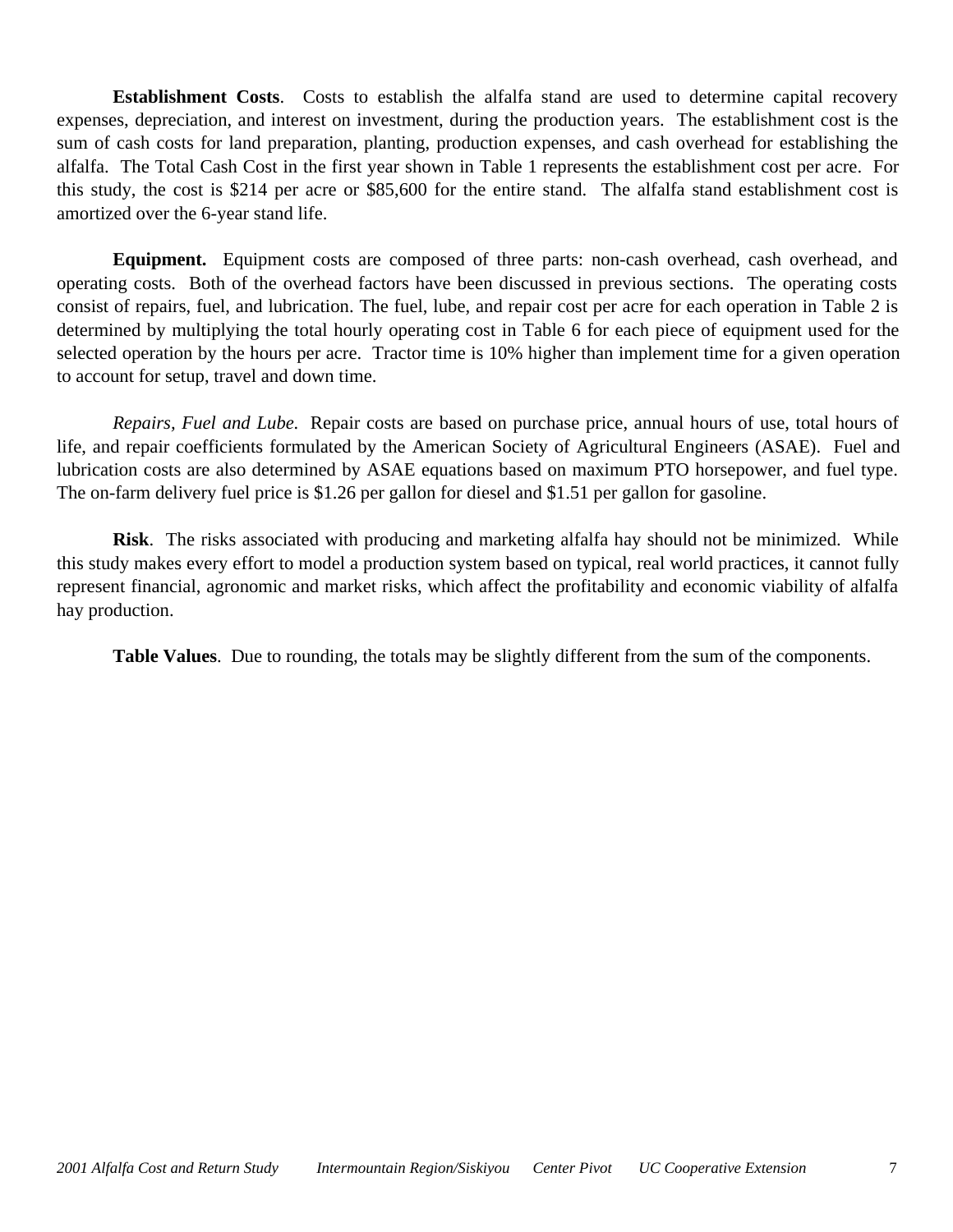## **REFERENCES**

- American Society of Agricultural Engineers. 1994. *American Society of Agricultural Engineers Standards Yearbook*. Russell H. Hahn and Evelyn E. Rosentreter (ed.) St. Joseph, Missouri. 41st edition.
- American Society of Farm Managers and Rural Appraisers. 2000. *Trends in Agricultural Land & Lease Values.* California Chapter of the American Society of Farms Managers and Rural Appraisers. Woodbridge, CA.
- Blank, Steve, Karen Klonsky, Kim Norris, and Steve Orloff. 1992. *Acquiring Alfalfa Hay Equipment: A Financial Analysis of Alternatives*. University of California. Oakland, CA. Giannini Information Series No. 92-1.
- Boelje, Michael D., and Vernon R. Eidman. 1984. *Farm Management*. John Wiley and Sons. New York, New York
- Integrated Pest Management Education and Publications. 1999. "UC Pest Management Guidelines, Alfalfa". In M. L. Flint (ed.) *UC IPM Pest Management Guidelines.* University of California. Division of Agriculture and Natural Resources. Oakland, CA. Publication 3339.
- Orloff, Steve B., Karen M. Klonsky, and Richard L. De Moura. 2001. *Sample Costs to Establish and Produce Alfalfa Hay – Intermountain Region*. UC Cooperative Extension, Department of Agricultural and Resource Economics. Davis, CA.
- Statewide Integrated Pest Management Project. 1981. *Integrated Pest Management for Alfalfa Hay*. M. L. Flint (ed.). University of California. Oakland, CA. Pub. 3312.
- University of California. Division of Agriculture and Natural Resources. 1995. *Intermountain Alfalfa Management*. Steve B. Orloff and Harry L. Carlson, (ed.) University of California. Division of Agriculture and Natural Resources. Oakland, California. Publication 3366.

For information concerning the above mentioned University of California publications contact UC DANR Communications Services at 1-800-994-8849, online at http://danrcs.ucdavis.edu or your local county UC Cooperative Extension office.

\_\_\_\_\_\_\_\_\_\_\_\_\_\_\_\_\_\_\_\_\_\_\_\_\_\_\_\_\_\_\_\_\_\_\_\_\_\_\_

The University of California, in accordance with applicable Federal and State law and University policy, does not discriminate on the basis of race, color, national origin, religion, sex, disability, age, medical condition (cancer–related), ancestry, marital status, citizenship, sexual orientation, or status as a Vietnam-era veteran or special disabled veteran. Inquiries regarding the University's nondiscrimination policies may be directed to the Affirmative Action Director, University of California, Agriculture and Natural Resources, 1111 Franklin, 6<sup>th</sup> Floor, Oakland, CA 94607-5200 (510) 987-0096. The University of California and the United States Department of Agriculture cooperating.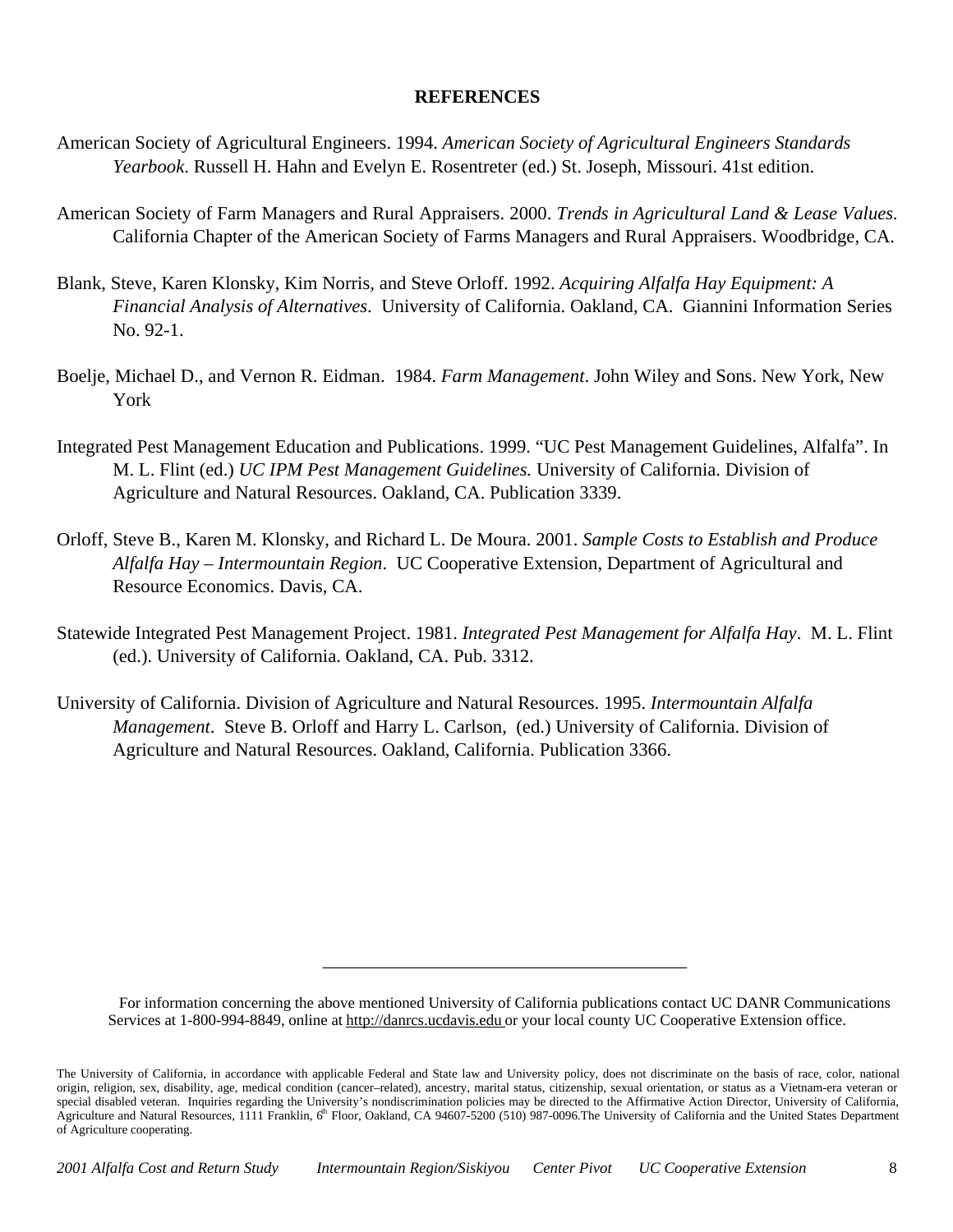#### UC COOPERATIVE EXTENSION **Table 1. COSTS PER ACRE to ESTABLISH ALFALFA** INTERMOUNTAIN REGION - Siskiyou County 2001

|                                        | Operation |                |                  |                   | Cash and Labor Cost per acre |                |      |
|----------------------------------------|-----------|----------------|------------------|-------------------|------------------------------|----------------|------|
|                                        | Time      |                | Labor Fuel, Lube | Material          | Custom/                      | Total          | Your |
| Operation                              | (Hrs/A)   | Cost           | & Repairs        | Cost              | Rent                         | Cost           | Cost |
| Cultural:                              |           |                |                  |                   |                              |                |      |
| Subsoil/Rip                            | 0.39      | 6              | 7                | $\mathbf{0}$      | $\theta$                     | 14             |      |
| Fertilize: Sulfur 1X/3yr               | 0.00      | $\overline{0}$ | $\overline{0}$   | 5                 | $\overline{2}$               | 7              |      |
| Fertilize: 11-52-0 1X/2yr              | 0.00      | $\overline{0}$ | 0                | 13                | 3                            | 16             |      |
| Disc Stubble 2X                        | 0.14      | $\overline{2}$ | 3                | $\Omega$          | $\theta$                     | 5              |      |
| Level Field with Float                 | 0.15      | $\overline{c}$ | 1                | $\theta$          | $\theta$                     | $\overline{4}$ |      |
| Roll Field                             | 0.44      | 7              | 4                | $\Omega$          | $\Omega$                     | 11             |      |
| $Plant - 20 lb/acre: August$           | 0.00      | $\theta$       | $\theta$         | 52                | 6                            | 58             |      |
| Irrigate                               | 0.00      | $\Omega$       | $\overline{0}$   | 12                | $\overline{0}$               | 12             |      |
| Weeds-Post-Emergent: Pursuit           | 0.00      | $\overline{0}$ | $\overline{0}$   | 29                | 7                            | 35             |      |
| Pickup Truck Use                       | 0.36      | 6              | $\overline{2}$   | $\mathbf{0}$      | $\overline{0}$               | 7              |      |
| <b>TOTAL CULTURAL COSTS</b>            | 1.48      | 24             | 17               | 111               | 17                           | 168            |      |
| Interest on operating capital @ 10.51% |           |                |                  |                   |                              | 3              |      |
| TOTAL OPERATING COSTS/ACRE             |           | 24             | 17               | 111               | 17                           | 171            |      |
| <b>Cash Overhead:</b>                  |           |                |                  |                   |                              |                |      |
| Office Expense                         |           |                |                  |                   |                              | 14             |      |
| Liability Insurance                    |           |                |                  |                   |                              | 1              |      |
| <b>Property Taxes</b>                  |           |                |                  |                   |                              | 10             |      |
| Property Insurance                     |           |                |                  |                   |                              | 3              |      |
| <b>Investment Repairs</b>              |           |                |                  |                   |                              | 15             |      |
| TOTAL CASH OVERHEAD COSTS              |           |                |                  |                   |                              | 43             |      |
| TOTAL CASH COSTS/ACRE                  |           |                |                  |                   |                              | 214            |      |
| <b>Non-cash Overhead:</b>              |           | Per producing  |                  | -- Annual Cost -- |                              |                |      |
|                                        |           | acre*          |                  | Capital Recovery  |                              |                |      |
| Land                                   |           | 559            |                  | 37                |                              | 37             |      |
| <b>Storage Building</b>                |           | 11             |                  | 1                 |                              | 1              |      |
| Shop Building                          |           | 51             |                  | 5                 |                              | 5              |      |
| Hay Barns 2 @ 1000 tons                |           | 122            |                  | 11                |                              | 11             |      |
| Shop Tools                             |           | 13             |                  | 1                 |                              | 1              |      |
| Fuel Tanks/Above Ground                |           | 7              |                  | 1                 |                              | 1              |      |
| Irrigation System-Center Pivot         |           | 525            |                  | 47                |                              | 47             |      |
| Equipment                              |           | 143            |                  | 16                |                              | 16             |      |
| TOTAL NON-CASH OVERHEAD COSTS          |           | 1,431          |                  | 119               |                              | 119            |      |
| <b>TOTAL COSTS/ACRE</b>                |           |                |                  |                   |                              | 333            |      |

\*includes allocation to previous crop acres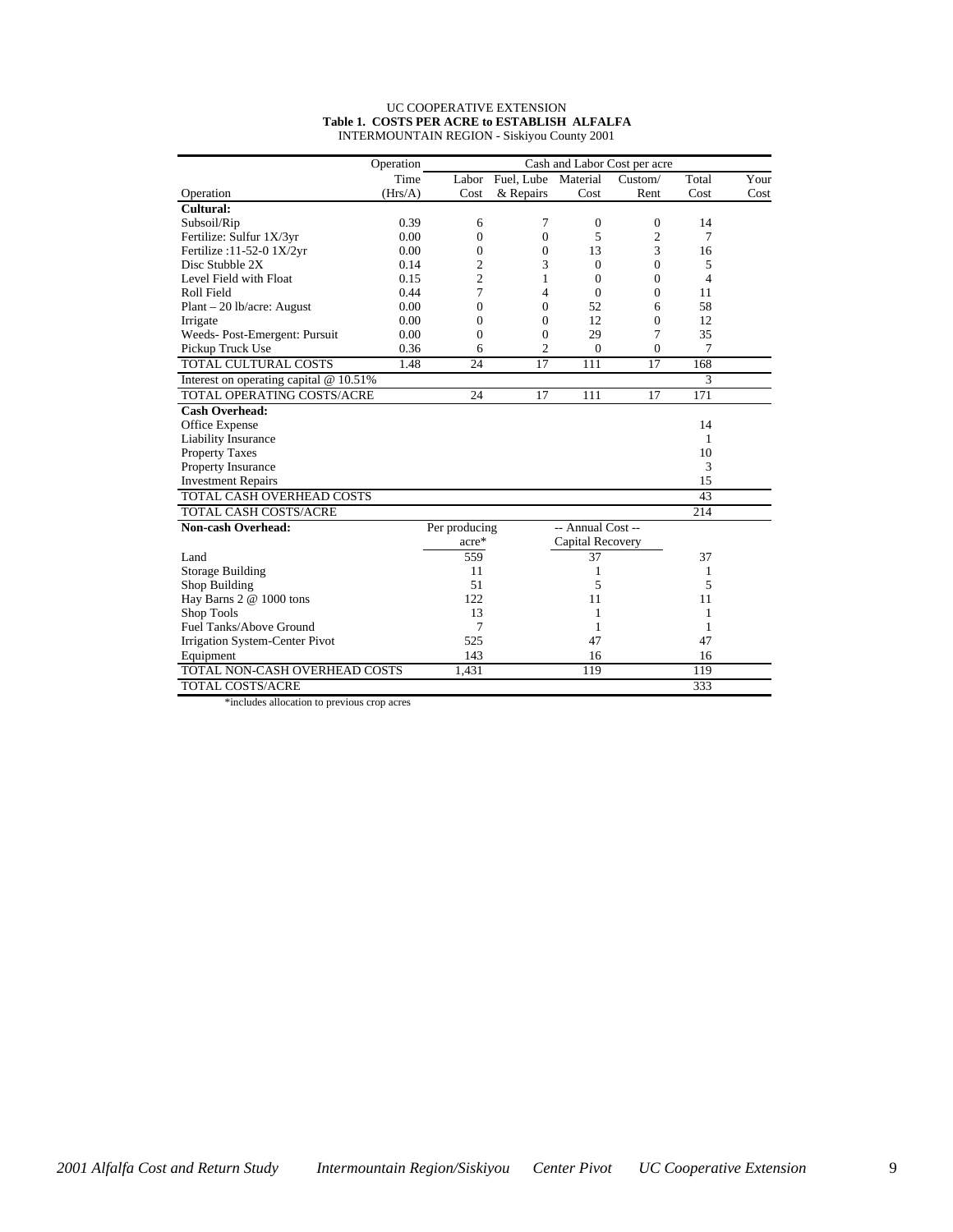| OPERATING COSTS                          | Amt./acre | Unit           | \$/unit | $\frac{\sqrt{2}}{2}$ | Your cost |
|------------------------------------------|-----------|----------------|---------|----------------------|-----------|
| <b>Fertilizer:</b>                       |           |                |         |                      |           |
| Sulfur - Elemental                       | 83.33     | 1 <sub>b</sub> | 0.06    | 5                    |           |
| $11-52-0$                                | 100.00    | lb             | 0.13    | 13                   |           |
| Herbicide:                               |           |                |         |                      |           |
| Pursuit DG                               | 1.44      | <b>OZ</b>      | 13.82   | 20                   |           |
| Adjuvant:                                |           |                |         |                      |           |
| Herbimax                                 | 32        | floz           | 0.27    | 9                    |           |
| Seed:                                    |           |                |         |                      |           |
| Seed - Alfalfa                           | 20.00     | lb             | 2.60    | 52                   |           |
| Water:                                   |           |                |         |                      |           |
| Water                                    | 6.00      | acin           | 2.08    | 12                   |           |
| Custom:                                  |           |                |         |                      |           |
| Spread – Fertilizer $1X/2yr + 1X/3yr$    | 0.83      | acre           | 5.50    | 5                    |           |
| Plant Alfalfa Seed                       | 1.00      | acre           | 5.50    | 6                    |           |
| Pesticide Application                    | 1.00      | acre           | 6.50    | 7                    |           |
| Labor (machine)                          | 1.78      | hrs            | 13.40   | 24                   |           |
| Labor (non-machine)                      | 0.00      | hrs            | 8.38    | $\Omega$             |           |
| Fuel - Gas                               | 0.71      | gal            | 1.51    | 1                    |           |
| Fuel - Diesel                            | 6.38      | gal            | 1.26    | 8                    |           |
| Lube                                     |           |                |         | 1                    |           |
| Machinery repair                         |           |                |         | 6                    |           |
| Interest on operating capital $@10.51\%$ |           |                |         | 3                    |           |
| TOTAL OPERATING COSTS/ACRE               |           |                |         | 171                  |           |

#### UC COOPERATIVE EXTENSION **Table 2. MATERIAL and INPUT COSTS to ESTABLISH ALFALFA** INTERMOUNTAIN REGION - Siskiyou County 2001

#### UC COOPERATIVE EXTENSION

**Table 3. WHOLE FARM ANNUAL EQUIPMENT COSTS for ESTABLISHMENT YEAR** INTERMOUNTAIN REGION - Siskiyou County 2001

#### **ANNUAL EQUIPMENT COSTS**

|    |                       |         |            |         |          | Cash Overhead |       |        |
|----|-----------------------|---------|------------|---------|----------|---------------|-------|--------|
|    |                       |         | <b>Yrs</b> | Salvage | Capital  | Insur-        |       |        |
|    | Yr Description        | Price   | Life       | Value   | Recovery | ance          | Taxes | Total  |
| 01 | 130 HP 2WD Tractor    | 81.939  | 15         | 15.952  | 8.177    | 326           | 489   | 8.993  |
| 01 | 62 HP 2WD Tractor     | 32,060  | 15         | 6,242   | 3,199    | 128           | 192   | 3,518  |
| 01 | Cultipacker - 16'     | 15,000  | 15         | 1.440   | 1,557    | 55            | 82    | 1,694  |
| 01 | Disc - Tandem 21'     | 19,595  | 15         | 1,881   | 2,034    | 72            | 107   | 2,213  |
| 01 | $Float - 16'$         | 12.944  | 15         | 1.243   | 1.344    | 47            | 71    | 1.462  |
| 01 | Pickup - $1/2$ Ton    | 20,000  | 5          | 8.964   | 3,271    | 96            | 145   | 3,512  |
| 01 | Subsoiler 5 Shank 10' | 14.800  | 10         | 2.617   | 1.886    | 58            | 87    | 2,031  |
|    | TOTAL                 | 196,338 |            | 38,339  | 21.468   | 781           | 1.173 | 23,423 |
|    | 60% of New Cost *     | 117.803 |            | 23,003  | 12.881   | 469           | 704   | 14.054 |

#### UC COOPERATIVE EXTENSION **Table 4. HOURLY EQUIPMENT COST FOR ESTABLISHMENT YEAR** INTERMOUNTAIN REGION – Siskiyou County 2001

|                                  |        |               |               |       | <b>COSTS PER HOUR</b> |           |       |              |
|----------------------------------|--------|---------------|---------------|-------|-----------------------|-----------|-------|--------------|
|                                  | Actual |               | Cash Overhead |       |                       | Operating |       |              |
|                                  | Hours  | Capital       | Insur-        |       |                       | Fuel &    | Total | Total        |
| Yr Description                   |        | Used Recovery | ance          | Taxes | Repairs               | Lube      | Oper. | $Costs/Hr$ . |
| 130 HP 2WD Tractor<br>$_{01}$    | 522.30 | 9.39          | 0.37          | 0.56  | 3.47                  | 10.93     | 14.40 | 24.73        |
| 62 HP 2WD Tractor<br>01          | 590.40 | 3.25          | 0.13          | 0.19  | 1.36                  | 4.41      | 5.77  | 9.35         |
| Cultipacker - 16'<br>01          | 222.70 | 4.19          | 0.15          | 0.22  | 1.66                  | 0.00      | 1.66  | 6.22         |
| Disc - Tandem 21'<br>01          | 126.00 | 9.69          | 0.34          | 0.51  | 3.00                  | 0.00      | 3.00  | 13.54        |
| $Float - 16'$<br>$_{01}$         | 136.80 | 5.89          | 0.21          | 0.31  | 1.99                  | 0.00      | 1.99  | 8.40         |
| Pickup - $1/2$ Ton<br>01         | 320.50 | 6.12          | 0.18          | 0.27  | 1.48                  | 3.47      | 4.95  | 11.53        |
| Subsoiler 5 Shank 10'<br>$_{01}$ | 194.20 | 5.83          | 0.18          | 0.27  | 3.32                  | 0.00      | 3.32  | 9.60         |

*2001 Alfalfa Cost and Return Study Intermountain Region/Siskiyou Center Pivot UC Cooperative Extension* 10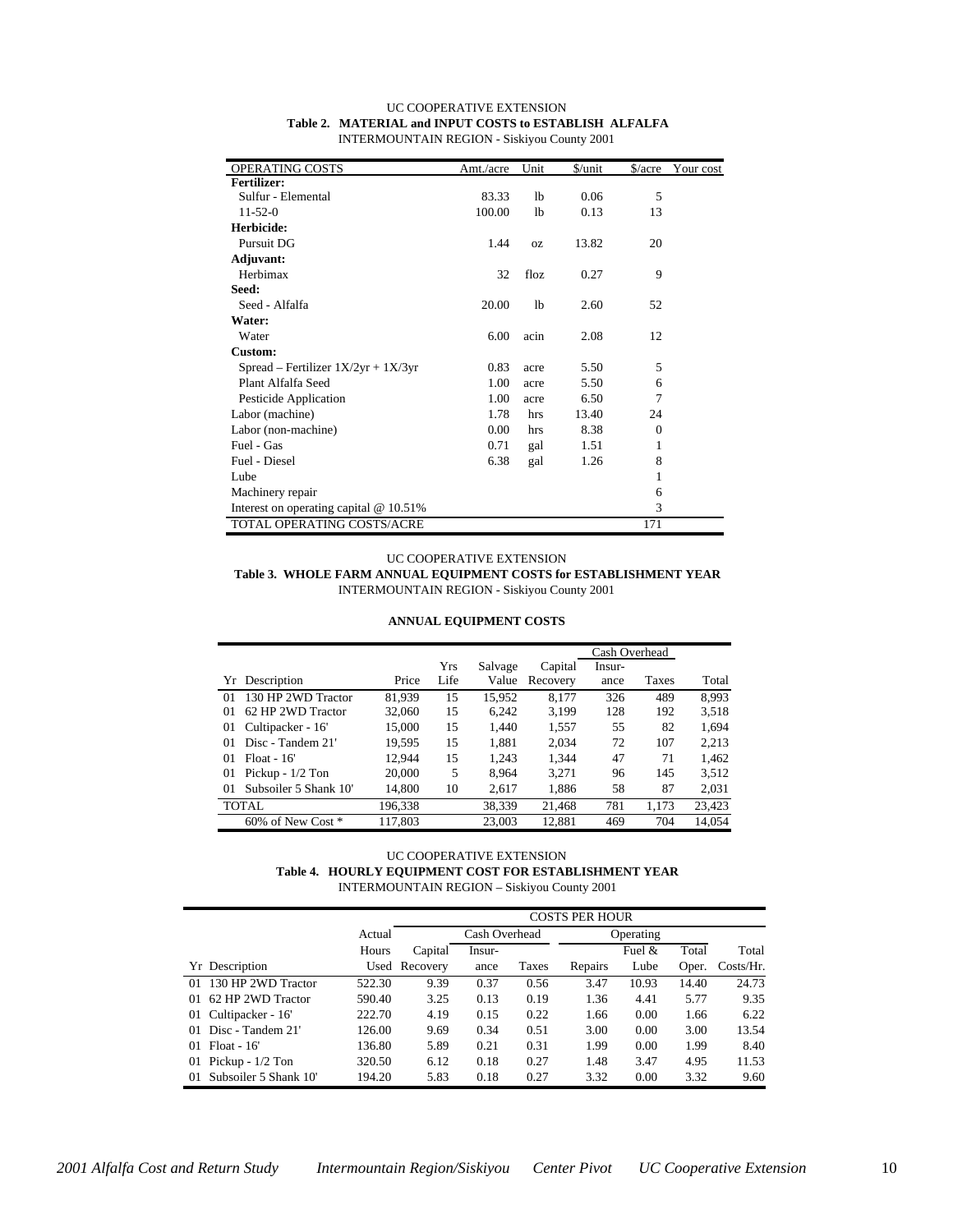#### UC COOPERATIVE EXTENSION **Table 5. COSTS PER ACRE to PRODUCE ALFALFA HAY** INTERMOUTAIN REGION – Siskiyou County 2001

|                                        | Operation |                |                             | Cash and Labor Cost per acre |                  |                |      |
|----------------------------------------|-----------|----------------|-----------------------------|------------------------------|------------------|----------------|------|
|                                        | Time      | Labor          | Fuel, Lube Material Custom/ |                              |                  | Total          | Your |
| Operation                              | (Hrs/A)   | Cost           | & Repairs                   | Cost                         | Rent             | Cost           | Cost |
| Cultural:                              |           |                |                             |                              |                  |                |      |
| Rodent Bait - 25% acres                | 0.50      | 4              | $\boldsymbol{0}$            | 1                            | $\overline{0}$   | 5              |      |
| Insects-Weevil 1X/2yr: Baythroid       | 0.00      | $\overline{0}$ | $\overline{0}$              | $\overline{4}$               | $\overline{2}$   | 6              |      |
| Irrigation                             | 0.00      | 0              | $\boldsymbol{0}$            | 58                           | $\boldsymbol{0}$ | 58             |      |
| Fertilize - 1X/2 yrs: 11-52-00         | 0.00      | $\overline{0}$ | $\overline{0}$              | 13                           | 3                | 16             |      |
| Fertilize - 1X/3 yrs: Sulfur           | 0.00      | $\overline{0}$ | $\boldsymbol{0}$            | 5                            | $\overline{c}$   | $\overline{7}$ |      |
| Weeds - Winter: Velpar/Gramoxone       | 0.00      | $\overline{0}$ | $\overline{0}$              | 22                           | 7                | 29             |      |
| Pickup Truck Use                       | 0.57      | 9              | 3                           | $\mathbf{0}$                 | $\overline{0}$   | 12             |      |
| <b>TOTAL CULTURAL COSTS</b>            | 1.07      | 13             | 3                           | 104                          | 13               | 133            |      |
| Harvest:                               |           |                |                             |                              |                  |                |      |
| Swath Hay - 3X                         | 0.55      | 9              | 3                           | $\boldsymbol{0}$             | $\boldsymbol{0}$ | 11             |      |
| Rake Hay - 3X                          | 0.22      | $\overline{4}$ | $\overline{c}$              | $\mathbf{0}$                 | $\overline{0}$   | 6              |      |
| Bale Hay - 3X                          | 0.64      | 10             | 11                          | 10                           | $\overline{0}$   | 32             |      |
| Roadside Hay - 3X                      | 0.47      | 8              | $\overline{c}$              | $\mathbf{0}$                 | $\mathbf{0}$     | 9              |      |
| <b>TOTAL HARVEST COSTS</b>             | 1.88      | 30             | 17                          | 10                           | $\Omega$         | 58             |      |
| Interest on operating capital @ 10.51% |           |                |                             |                              |                  | 8              |      |
| TOTAL OPERATING COSTS/ACRE             |           | 44             | 20                          | 114                          | 13               | 199            |      |
| <b>Total Operating Costs/Ton</b>       |           |                |                             |                              |                  | 40             |      |
| <b>CASH OVERHEAD:</b>                  |           |                |                             |                              |                  |                |      |
| Office Expense                         |           |                |                             |                              |                  | 25             |      |
| Liability Insurance                    |           |                |                             |                              |                  | $\mathfrak{2}$ |      |
| <b>Property Taxes</b>                  |           |                |                             |                              |                  | 18             |      |
| Property Insurance                     |           |                |                             |                              |                  | 5              |      |
| <b>Investment Repairs</b>              |           |                |                             |                              |                  | 16             |      |
| TOTAL CASH OVERHEAD COSTS              |           |                |                             |                              |                  | 65             |      |
| TOTAL CASH COSTS/ACRE                  |           |                |                             |                              |                  | 264            |      |
| <b>Total Cash Costs/Ton</b>            |           |                |                             |                              |                  | 53             |      |
| NON-CASH OVERHEAD:                     |           | Per producing  |                             | -- Annual Cost --            |                  |                |      |
| Investment                             |           | acre*          |                             | Capital Recovery             |                  |                |      |
| Land                                   |           | 1,010          |                             | 68                           |                  | 68             |      |
| Shop Building                          |           | 92             |                             | 8                            |                  | 8              |      |
| <b>Storage Building</b>                |           | 19             |                             | $\overline{c}$               |                  | $\overline{2}$ |      |
| Shop Tools                             |           | 24             |                             | $\overline{c}$               |                  | $\overline{2}$ |      |
| Hay Barns 2 @ 1000 tons                |           | 122            |                             | 11                           |                  | 11             |      |
| Fuel Tanks/Above Ground                |           | 13             |                             | $\mathbf{1}$                 |                  | $\mathbf{1}$   |      |
| Irrigation System-Center Pivot         |           | 525            |                             | 47                           |                  | 47             |      |
| Alfalfa Establishment                  |           | 214            |                             | 44                           |                  | 44             |      |
| Equipment                              |           | 481            |                             | 61                           |                  | 61             |      |
| TOTAL NON-CASH OVERHEAD COSTS          |           | 2,501          |                             | 245                          |                  | 245            |      |
| TOTAL COSTS/ACRE                       |           |                |                             |                              |                  | 509            |      |
| <b>Total Costs/Ton</b>                 |           |                |                             |                              |                  | 102            |      |
| *495 acres                             |           |                |                             |                              |                  |                |      |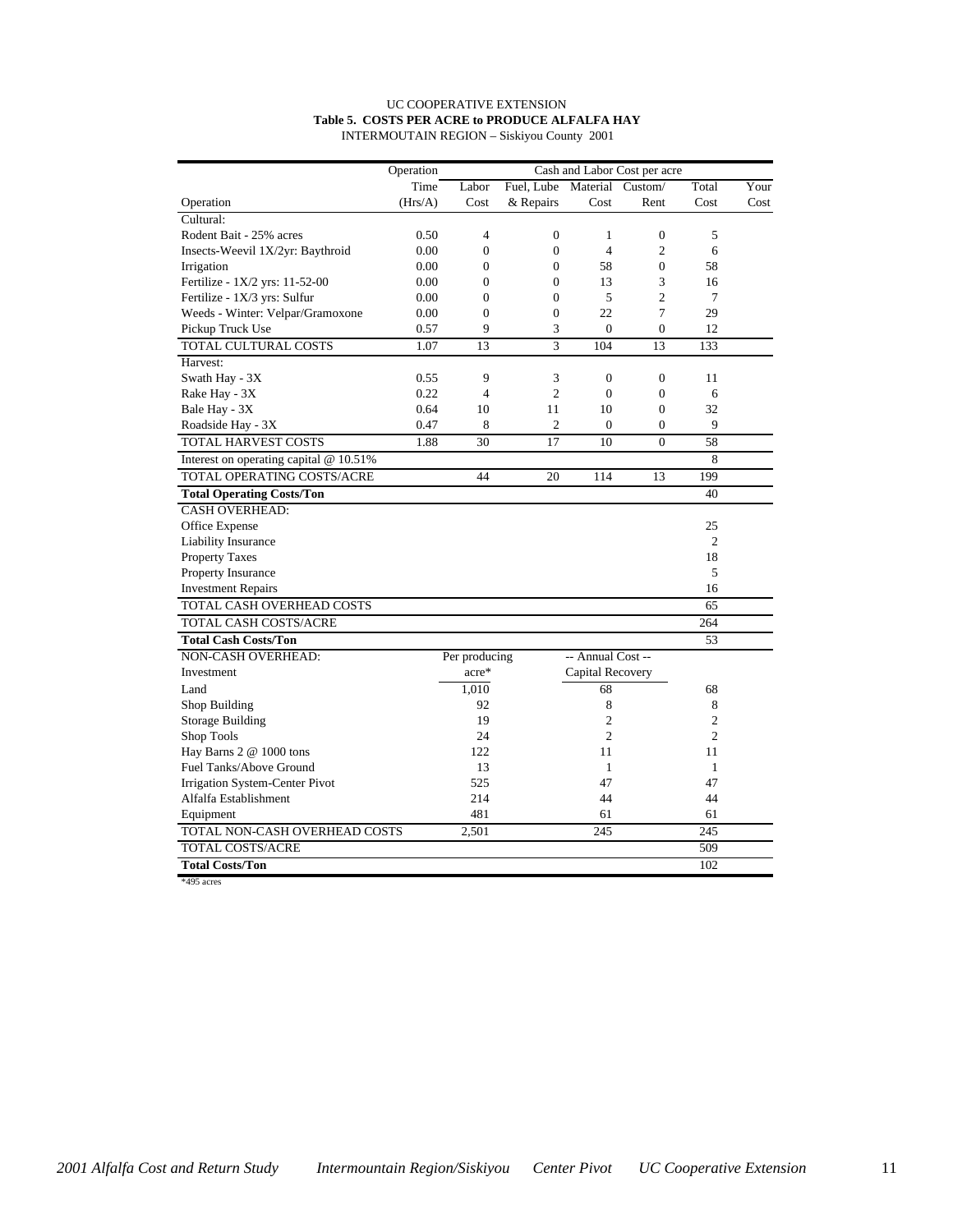#### UC COOPERATIVE EXTENSION **Table 6. COSTS AND RETURNS PER ACRE to PRODUCE ALFALFA HAY** INTERMOUTAIN REGION – Siskiyou County - 2001

| *Quantity/<br>Price or<br>Value or<br>Your<br>Unit<br>Cost/Unit<br>Cost/Acre<br>Acre<br>Cost<br><b>GROSS RETURNS</b><br>5.00<br>100.00<br>500<br>Hay<br>ton<br>OPERATING COSTS<br>Rodenticide:<br>Rodent Bait: Poison Grain 25% acres<br>0.50<br>1 <sub>b</sub><br>$\mathbf{1}$<br>1.75<br><b>Insecticide:</b><br>Baythroid 2, 1X/3 yrs<br>4<br>0.67<br>floz<br>6.45<br>Herbicide:<br>0.33<br>Velpar DF<br><sup>1</sup><br>33.33<br>11<br>Gramoxone Extra<br>1.50<br>6.31<br>9<br>pint<br><b>Adjuvant:</b><br>6.40<br>Activator 90<br>floz<br>0.27<br>2<br><b>Fertilizer:</b><br>11-52-0 $1X/2$ yrs<br>100.00<br><sup>1</sup><br>0.13<br>13<br>Sulfur – Elemental $1X/3$ yrs<br>83.33<br>lb<br>0.06<br>5<br><b>Custom:</b><br>$\overline{2}$<br>Pesticide Application 1X/3 yrs<br>0.33<br>6.50<br>acre<br>7<br>Herbicide Application<br>1.00<br>6.50<br>acre<br>Spread Fertilizer $1X/2$ yrs + $1X/3$ yrs<br>0.83<br>5<br>5.50<br>acre<br>Water:<br>Water<br>28.00<br>acin<br>2.08<br>58 |
|------------------------------------------------------------------------------------------------------------------------------------------------------------------------------------------------------------------------------------------------------------------------------------------------------------------------------------------------------------------------------------------------------------------------------------------------------------------------------------------------------------------------------------------------------------------------------------------------------------------------------------------------------------------------------------------------------------------------------------------------------------------------------------------------------------------------------------------------------------------------------------------------------------------------------------------------------------------------------------------|
|                                                                                                                                                                                                                                                                                                                                                                                                                                                                                                                                                                                                                                                                                                                                                                                                                                                                                                                                                                                          |
|                                                                                                                                                                                                                                                                                                                                                                                                                                                                                                                                                                                                                                                                                                                                                                                                                                                                                                                                                                                          |
|                                                                                                                                                                                                                                                                                                                                                                                                                                                                                                                                                                                                                                                                                                                                                                                                                                                                                                                                                                                          |
|                                                                                                                                                                                                                                                                                                                                                                                                                                                                                                                                                                                                                                                                                                                                                                                                                                                                                                                                                                                          |
|                                                                                                                                                                                                                                                                                                                                                                                                                                                                                                                                                                                                                                                                                                                                                                                                                                                                                                                                                                                          |
|                                                                                                                                                                                                                                                                                                                                                                                                                                                                                                                                                                                                                                                                                                                                                                                                                                                                                                                                                                                          |
|                                                                                                                                                                                                                                                                                                                                                                                                                                                                                                                                                                                                                                                                                                                                                                                                                                                                                                                                                                                          |
|                                                                                                                                                                                                                                                                                                                                                                                                                                                                                                                                                                                                                                                                                                                                                                                                                                                                                                                                                                                          |
|                                                                                                                                                                                                                                                                                                                                                                                                                                                                                                                                                                                                                                                                                                                                                                                                                                                                                                                                                                                          |
|                                                                                                                                                                                                                                                                                                                                                                                                                                                                                                                                                                                                                                                                                                                                                                                                                                                                                                                                                                                          |
|                                                                                                                                                                                                                                                                                                                                                                                                                                                                                                                                                                                                                                                                                                                                                                                                                                                                                                                                                                                          |
|                                                                                                                                                                                                                                                                                                                                                                                                                                                                                                                                                                                                                                                                                                                                                                                                                                                                                                                                                                                          |
|                                                                                                                                                                                                                                                                                                                                                                                                                                                                                                                                                                                                                                                                                                                                                                                                                                                                                                                                                                                          |
|                                                                                                                                                                                                                                                                                                                                                                                                                                                                                                                                                                                                                                                                                                                                                                                                                                                                                                                                                                                          |
|                                                                                                                                                                                                                                                                                                                                                                                                                                                                                                                                                                                                                                                                                                                                                                                                                                                                                                                                                                                          |
|                                                                                                                                                                                                                                                                                                                                                                                                                                                                                                                                                                                                                                                                                                                                                                                                                                                                                                                                                                                          |
|                                                                                                                                                                                                                                                                                                                                                                                                                                                                                                                                                                                                                                                                                                                                                                                                                                                                                                                                                                                          |
|                                                                                                                                                                                                                                                                                                                                                                                                                                                                                                                                                                                                                                                                                                                                                                                                                                                                                                                                                                                          |
|                                                                                                                                                                                                                                                                                                                                                                                                                                                                                                                                                                                                                                                                                                                                                                                                                                                                                                                                                                                          |
|                                                                                                                                                                                                                                                                                                                                                                                                                                                                                                                                                                                                                                                                                                                                                                                                                                                                                                                                                                                          |
|                                                                                                                                                                                                                                                                                                                                                                                                                                                                                                                                                                                                                                                                                                                                                                                                                                                                                                                                                                                          |
|                                                                                                                                                                                                                                                                                                                                                                                                                                                                                                                                                                                                                                                                                                                                                                                                                                                                                                                                                                                          |
| <b>Harvest Aid:</b>                                                                                                                                                                                                                                                                                                                                                                                                                                                                                                                                                                                                                                                                                                                                                                                                                                                                                                                                                                      |
| <b>Baling Twine</b><br>5.00<br>2.00<br>10<br>ton                                                                                                                                                                                                                                                                                                                                                                                                                                                                                                                                                                                                                                                                                                                                                                                                                                                                                                                                         |
| Labor (machine)<br>2.94<br>39<br>13.40<br>hrs                                                                                                                                                                                                                                                                                                                                                                                                                                                                                                                                                                                                                                                                                                                                                                                                                                                                                                                                            |
| Labor (non-machine)<br>0.50<br>8.38<br>$\overline{4}$<br>hrs                                                                                                                                                                                                                                                                                                                                                                                                                                                                                                                                                                                                                                                                                                                                                                                                                                                                                                                             |
| $\overline{2}$<br>Fuel - Gas<br>1.14<br>1.51<br>gal                                                                                                                                                                                                                                                                                                                                                                                                                                                                                                                                                                                                                                                                                                                                                                                                                                                                                                                                      |
| Fuel - Diesel<br>2.88<br>1.26<br>$\overline{4}$<br>gal                                                                                                                                                                                                                                                                                                                                                                                                                                                                                                                                                                                                                                                                                                                                                                                                                                                                                                                                   |
| Lube<br>1                                                                                                                                                                                                                                                                                                                                                                                                                                                                                                                                                                                                                                                                                                                                                                                                                                                                                                                                                                                |
| Machinery repair<br>14                                                                                                                                                                                                                                                                                                                                                                                                                                                                                                                                                                                                                                                                                                                                                                                                                                                                                                                                                                   |
| Interest on operating capital @ 10.51%<br>8                                                                                                                                                                                                                                                                                                                                                                                                                                                                                                                                                                                                                                                                                                                                                                                                                                                                                                                                              |
| 199<br>TOTAL OPERATING COSTS/ACRE                                                                                                                                                                                                                                                                                                                                                                                                                                                                                                                                                                                                                                                                                                                                                                                                                                                                                                                                                        |
|                                                                                                                                                                                                                                                                                                                                                                                                                                                                                                                                                                                                                                                                                                                                                                                                                                                                                                                                                                                          |
| NET RETURNS ABOVE OPERATING COSTS<br>301                                                                                                                                                                                                                                                                                                                                                                                                                                                                                                                                                                                                                                                                                                                                                                                                                                                                                                                                                 |
| <b>CASH OVERHEAD COSTS:</b>                                                                                                                                                                                                                                                                                                                                                                                                                                                                                                                                                                                                                                                                                                                                                                                                                                                                                                                                                              |
| Office Expense<br>25                                                                                                                                                                                                                                                                                                                                                                                                                                                                                                                                                                                                                                                                                                                                                                                                                                                                                                                                                                     |
| <b>Liability Insurance</b><br>$\overline{2}$                                                                                                                                                                                                                                                                                                                                                                                                                                                                                                                                                                                                                                                                                                                                                                                                                                                                                                                                             |
| <b>Property Taxes</b><br>18                                                                                                                                                                                                                                                                                                                                                                                                                                                                                                                                                                                                                                                                                                                                                                                                                                                                                                                                                              |
| 5<br>Property Insurance                                                                                                                                                                                                                                                                                                                                                                                                                                                                                                                                                                                                                                                                                                                                                                                                                                                                                                                                                                  |
| <b>Investment Repairs</b><br>16                                                                                                                                                                                                                                                                                                                                                                                                                                                                                                                                                                                                                                                                                                                                                                                                                                                                                                                                                          |
| TOTAL CASH OVERHEAD COSTS/ACRE<br>65                                                                                                                                                                                                                                                                                                                                                                                                                                                                                                                                                                                                                                                                                                                                                                                                                                                                                                                                                     |
| TOTAL CASH COSTS/ACRE<br>264                                                                                                                                                                                                                                                                                                                                                                                                                                                                                                                                                                                                                                                                                                                                                                                                                                                                                                                                                             |
| NON-CASH OVERHEAD COSTS (Capital Recovery)                                                                                                                                                                                                                                                                                                                                                                                                                                                                                                                                                                                                                                                                                                                                                                                                                                                                                                                                               |
| Land<br>68                                                                                                                                                                                                                                                                                                                                                                                                                                                                                                                                                                                                                                                                                                                                                                                                                                                                                                                                                                               |
| Shop Building<br>8                                                                                                                                                                                                                                                                                                                                                                                                                                                                                                                                                                                                                                                                                                                                                                                                                                                                                                                                                                       |
| $\overline{c}$<br>Storage Building                                                                                                                                                                                                                                                                                                                                                                                                                                                                                                                                                                                                                                                                                                                                                                                                                                                                                                                                                       |
| $\overline{2}$<br>Shop Tools                                                                                                                                                                                                                                                                                                                                                                                                                                                                                                                                                                                                                                                                                                                                                                                                                                                                                                                                                             |
| Hay Barns-2 @ 1000 ton<br>11                                                                                                                                                                                                                                                                                                                                                                                                                                                                                                                                                                                                                                                                                                                                                                                                                                                                                                                                                             |
| Fuel Tanks/Above Ground<br>1                                                                                                                                                                                                                                                                                                                                                                                                                                                                                                                                                                                                                                                                                                                                                                                                                                                                                                                                                             |
| Irrigation System Center Pivot<br>47                                                                                                                                                                                                                                                                                                                                                                                                                                                                                                                                                                                                                                                                                                                                                                                                                                                                                                                                                     |
| Alfalfa Establishment<br>44                                                                                                                                                                                                                                                                                                                                                                                                                                                                                                                                                                                                                                                                                                                                                                                                                                                                                                                                                              |
| Equipment<br>61                                                                                                                                                                                                                                                                                                                                                                                                                                                                                                                                                                                                                                                                                                                                                                                                                                                                                                                                                                          |
| TOTAL NON-CASH OVERHEAD COSTS/ACRE<br>245                                                                                                                                                                                                                                                                                                                                                                                                                                                                                                                                                                                                                                                                                                                                                                                                                                                                                                                                                |
| TOTAL COSTS/ACRE<br>509                                                                                                                                                                                                                                                                                                                                                                                                                                                                                                                                                                                                                                                                                                                                                                                                                                                                                                                                                                  |
| NET RETURNS ABOVE TOTAL COSTS<br>$-9$                                                                                                                                                                                                                                                                                                                                                                                                                                                                                                                                                                                                                                                                                                                                                                                                                                                                                                                                                    |

\*Quantity per acre over 400 acres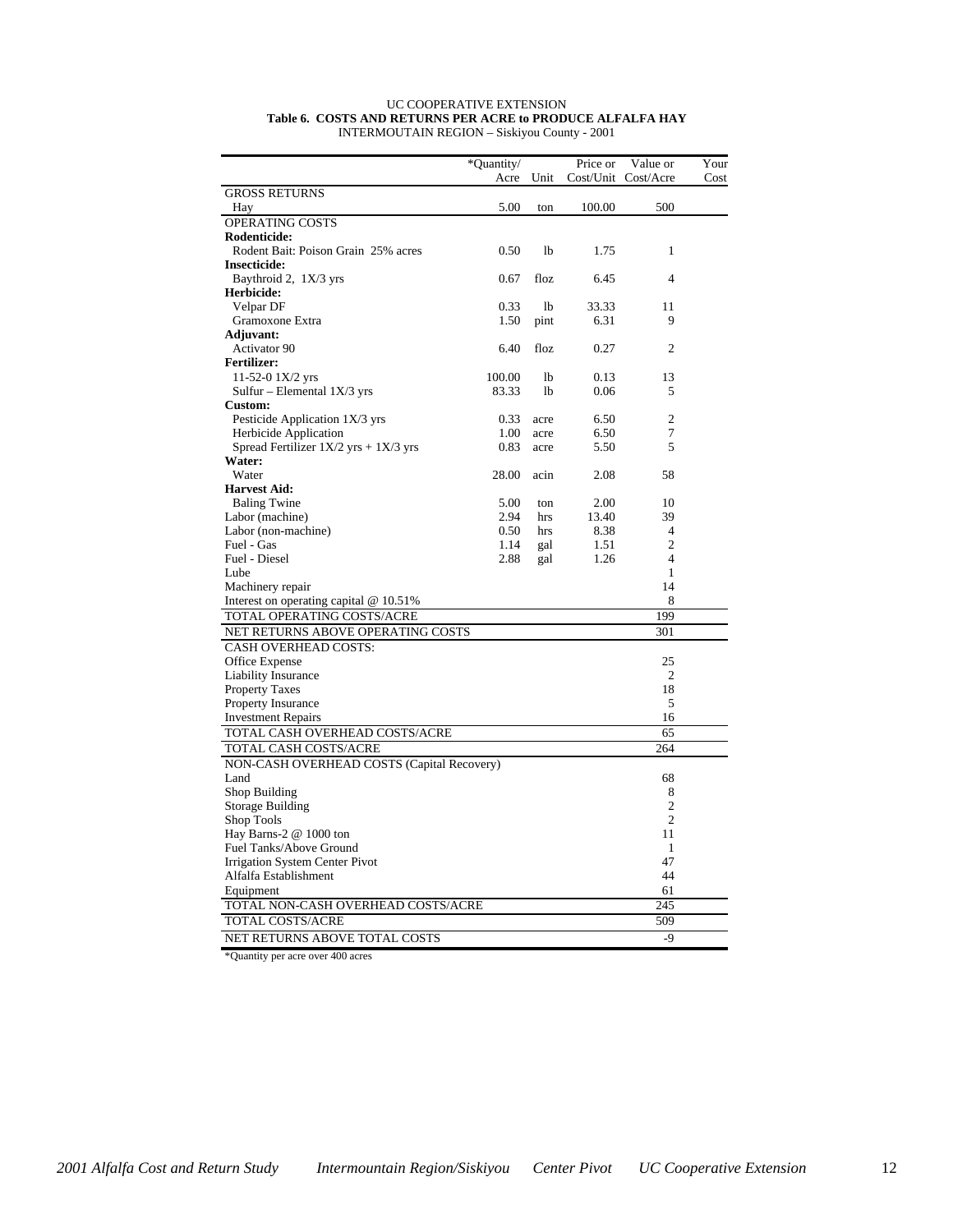#### UC COOPERATIVE EXTENSION **Table 7. MONTHLY CASH COSTS PER ACRE to PRODUCE ALFALFA HAY** INTERMOUTAIN REGION – Siskiyou County 2001

| Beginning JAN 01                    | <b>JAN</b>     | <b>FEB</b>     | <b>MAR</b>     | <b>APR</b>     | MAY            | <b>JUN</b>     | JUL            | <b>AUG</b>     | <b>SEP</b>     | <b>OCT</b>     | <b>NOV</b>     | <b>DEC</b>     | <b>TOTAL</b>   |
|-------------------------------------|----------------|----------------|----------------|----------------|----------------|----------------|----------------|----------------|----------------|----------------|----------------|----------------|----------------|
| Ending DEC 01                       | 01             | 01             | 01             | 01             | 01             | 01             | 01             | 01             | 01             | 01             | 01             | 01             |                |
| Cultural:                           |                |                |                |                |                |                |                |                |                |                |                |                |                |
| Rodent Bait - 25% acres             |                |                | 5              |                |                |                |                |                |                |                |                |                | 5              |
| Insects-Weevil (1X/3 yrs) Baythroid |                |                |                | 6              |                |                |                |                |                |                |                |                | 6              |
| Irrigation                          |                |                |                | 5              | 11             | 15             | 12             | 10             | 4              |                |                |                | 58             |
| Fertilize - (1X/2 yrs) 11-52-00     |                |                | 16             |                |                |                |                |                |                |                |                |                | 16             |
| Fertilize - (1X/3 yrs) Sulfur       |                |                | 7              |                |                |                |                |                |                |                |                |                | 7              |
| Weeds - Winter: Velpar/Gramoxone    |                | 29             |                |                |                |                |                |                |                |                |                |                | 29             |
| Pickup Truck Use                    | 1              | 1              | 1              | 1              | 1              | 1              | 1              | 1              | 1              | 1              | 1              | 1              | 12             |
| TOTAL CULTURAL COSTS                |                | 30             | 29             | 13             | 12             | 16             | 13             | 11             | 5              | 1              | 1              | 1              | 133            |
| Harvest:                            |                |                |                |                |                |                |                |                |                |                |                |                |                |
| Swath Hay - 3X                      |                |                |                |                | 4              |                | 4              |                | 4              |                |                |                | 11             |
| Rake Hay - 3X                       |                |                |                |                | 2              |                | 2              |                | 2              |                |                |                | 6              |
| Bale Hay - 3X                       |                |                |                |                | 11             |                | 11             |                | 10             |                |                |                | 32             |
| Roadside Hay - 3X                   |                |                |                |                | 3              |                | 3              |                | 3              |                |                |                | 9              |
| <b>TOTAL HARVEST COSTS</b>          |                |                |                |                | 19             |                | 19             |                | 19             |                |                |                | 58             |
| Interest on operating capital       | $\mathbf{0}$   | $\Omega$       | 1              |                | 1              | 1              | 1              | 1              | 2              | $\Omega$       | $\Omega$       | $\Omega$       | 8              |
| TOTAL OPERATING COSTS/ACRE          | 1              | 30             | 29             | 13             | 33             | 17             | 34             | 13             | 26             | 1              | $\mathbf{1}$   | 1              | 199            |
| <b>OVERHEAD:</b>                    |                |                |                |                |                |                |                |                |                |                |                |                |                |
| Office Expense                      | 2              | $\overline{2}$ | $\overline{2}$ | $\overline{2}$ | $\overline{c}$ | $\overline{c}$ | $\overline{c}$ | $\overline{c}$ | $\overline{2}$ | $\overline{2}$ | $\overline{2}$ | $\mathfrak{2}$ | 25             |
| Liability Insurance                 | $\overline{c}$ |                |                |                |                |                |                |                |                |                |                |                | $\overline{2}$ |
| <b>Property Taxes</b>               | 9              |                |                |                |                |                | 9              |                |                |                |                |                | 18             |
| Property Insurance                  | 5              |                |                |                |                |                |                |                |                |                |                |                | 5              |
| <b>Investment Repairs</b>           |                | 1              | 1              | 1              | 1              | 1              | 1              | 1              | 1              | 1              | 1              | 1              | 16             |
| TOTAL CASH OVERHEAD COSTS           | 19             | 3              | 3              | 3              | 3              | 3              | 13             | 3              | 3              | 3              | 3              | 3              | 65             |
| <b>TOTAL CASH COSTS/ACRE</b>        | 20             | 33             | 33             | 17             | 36             | 20             | 47             | 16             | 29             | 4              | $\overline{4}$ | 4              | 264            |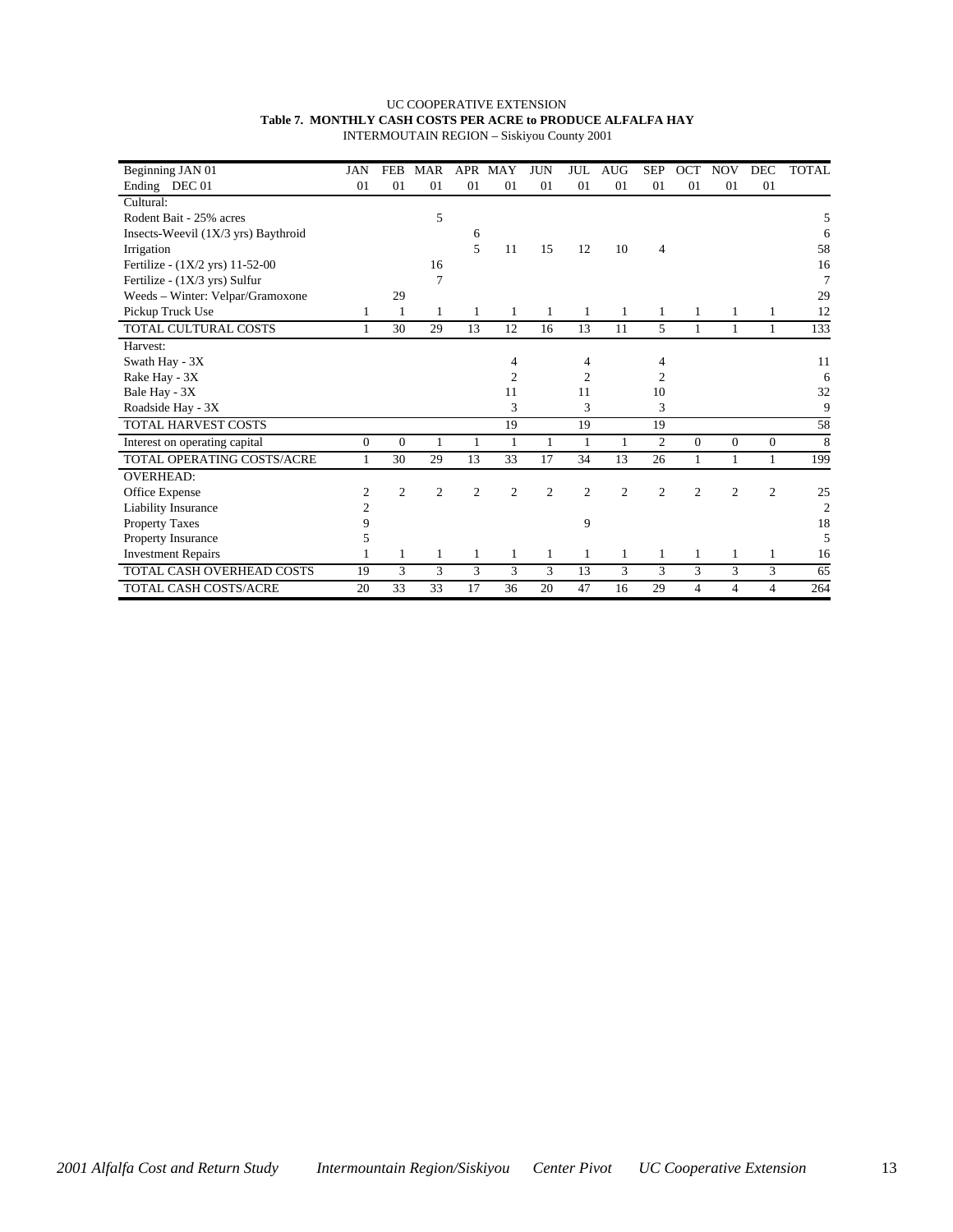#### UC COOPERATIVE EXTENSION **Table 8. WHOLE FARM ANNUAL EQUIPMENT, INVESTMENT, and BUSINESS OVERHEAD COSTS**

INTERMOUTAIN REGION – Siskiyou County 2001

#### **ANNUAL EQUIPMENT COSTS**

|                                  |         |      |         |          | Cash Overhead |       |        |
|----------------------------------|---------|------|---------|----------|---------------|-------|--------|
|                                  |         | Yrs  | Salvage | Capital  | Insur-        |       |        |
| Yr Description                   | Price   | Life | Value   | Recovery | ance          | Taxes | Total  |
| 62 HP 2WD Tractor #1<br>$_{01}$  | 32,060  | 15   | 6.242   | 3.199    | 128           | 192   | 3.518  |
| 62HP 2WD Tractor #2<br>01        | 32,060  | 15   | 6.242   | 3.199    | 128           | 192   | 3,518  |
| Baler – Pull w/Engine #1<br>01   | 44.184  | 10   | 4.418   | 5.880    | 162           | 243   | 6,284  |
| Baler – Pull w/Engine $#2$<br>01 | 44.184  | 10   | 4.418   | 5.880    | 162           | 243   | 6.284  |
| Balewagon - Self Propelled<br>01 | 102,350 | 10   | 10.235  | 13.620   | 375           | 563   | 14,557 |
| Pickup - $1/2$ Ton<br>01         | 20,000  | 5    | 8.964   | 3.271    | 96            | 145   | 3.512  |
| 01<br>Rake - 20' Center Delivery | 18.419  | 15   | 1.842   | 1.909    | 67            | 101   | 2.078  |
| Swather - 14'<br>$\Omega$        | 47.150  | 10   | 8,338   | 6.008    | 185           | 277   | 6,470  |
| <b>TOTAL</b>                     | 340,407 |      | 50.669  | 42.965   | 1,302         | 1,956 | 46,223 |
| 60% of New Cost *                | 204.244 |      | 30.419  | 25,779   | 781           | 1.173 | 27.734 |

\*Used to reflect a mix of new and used equipment

#### **ANNUAL INVESTMENT COSTS**

|                                |         |      |         |          |          | Cash Overhead |              |         |
|--------------------------------|---------|------|---------|----------|----------|---------------|--------------|---------|
|                                |         | Yrs  | Salvage | Capital  | Insur-   |               |              |         |
| Description                    | Price   | Life | Value   | Recovery | ance     | Taxes         | Repairs      | Total   |
| Alfalfa Establishment          | 85,600  | 6    |         | 17.792   | $\Omega$ | 428           | $\theta$     | 18,221  |
| Fuel Tanks/Above Ground        | 6.514   | 20   |         | 601      | 22       | 33            | 130          | 785     |
| Hay Barns $2 \& 1000$ tons     | 48,900  | 20   |         | 4.509    | 163      | 244           | 978          | 5,894   |
| Land                           | 500,000 | 40   | 500,000 | 33,500   | $\Omega$ | 5.000         | $\mathbf{0}$ | 38,500  |
| Shop Building                  | 45.619  | 20   |         | 4.206    | 152      | 228           | 912          | 5,498   |
| Shop Tools                     | 11,705  | 20   |         | 1.079    | 39       | 59            | 234          | 1,411   |
| Storage Building               | 9.650   | 20   |         | 890      | 32       | 48            | 193          | 1,163   |
| Irrigation System Center Pivot | 260,000 | 20   | 26,000  | 23,318   | 952      | 1,430         | 5,200        | 30,900  |
| <b>TOTAL INVESTMENT</b>        | 967,988 |      | 526,000 | 85.895   | 1.360    | 7.470         | 7.647        | 102.371 |

#### **ANNUAL BUSINESS OVERHEAD COSTS**

|                            | Units/ |      | Price/      | Total  |
|----------------------------|--------|------|-------------|--------|
| Description                | Farm   | Unit | <b>Unit</b> | Cost   |
| <b>Liability Insurance</b> | 500    | acre | 1.53        | 765    |
| Office Expense             | 500    | acre | 25.00       | 12.375 |

#### UC COOPERATIVE EXTENSION **Table 9. HOURLY EQUIPMENT COSTS** INTERMOUTAIN REGION – Siskiyou County 2001

|          |                            |        | COSTS PER HOUR |        |       |           |           |       |                    |
|----------|----------------------------|--------|----------------|--------|-------|-----------|-----------|-------|--------------------|
|          |                            | Actual | Cash Overhead  |        |       | Operating |           |       |                    |
|          |                            | Hours  | Capital        | Insur- |       |           | Fuel $\&$ | Total | Total              |
| Yr       | Description                |        | Used Recovery  | ance   | Taxes | Repairs   | Lube      | Oper. | $\frac{Costs}{Hr}$ |
| $\Omega$ | 62HP 2WD Tractor #1        | 297.60 | 6.45           | 0.26   | 0.39  | 1.36      | 4.41      | 5.77  | 12.87              |
| $\Omega$ | 62HP 2WD Tractor #2        | 174.90 | 10.97          | 0.44   | 0.66  | 1.36      | 4.41      | 5.77  | 17.84              |
| 01       | Baler – Pull w/Engine #1   | 127.20 | 27.73          | 0.76   | 1.15  | 11.53     | 0.00      | 11.53 | 41.18              |
| 01       | Baler – Pull w/Engine $#2$ | 127.20 | 27.73          | 0.76   | 1.15  | 11.53     | 0.00      | 11.53 | 41.18              |
| 01       | Balewagon – Self Propelled | 187.20 | 43.65          | 1.20   | 1.80  | 3.29      | 0.00      | 3.29  | 49.95              |
| 01       | Pickup - $1/2$ Ton         | 328.00 | 5.98           | 0.18   | 0.26  | 1.48      | 3.47      | 4.95  | 11.38              |
| 01       | Rake - 20' Center Delivery | 88.80  | 12.90          | 0.46   | 0.68  | 2.48      | 0.00      | 2.48  | 16.52              |
| $\Omega$ | Swather - 14'              | 220.80 | 16.33          | 0.50   | 0.75  | 4.55      | 0.00      | 4.55  | 22.14              |

*2001 Alfalfa Cost and Return Study Intermountain Region/Siskiyou Center Pivot UC Cooperative Extension* 14